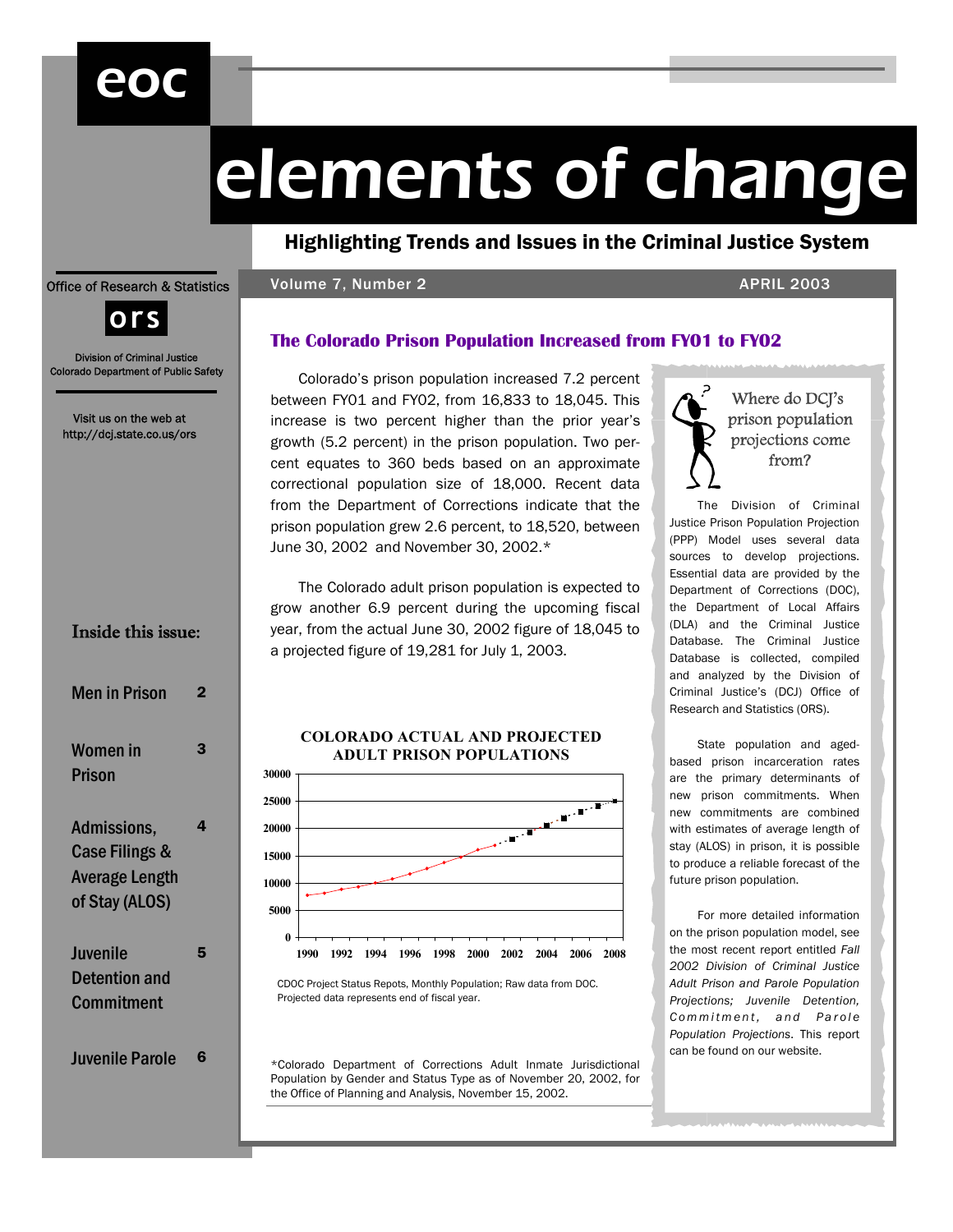#### Page 2 eoc



**Men in Prison: 34.8 Percent Growth** 

- **E The number of men in prison is expected to increase 34.8 percent between** January 2003 and January 2009 — from 17,069 to 23,007.
- **EXEM** New admissions of men grew by 12.2 percent between FY01 and FY02.
- Men admitted for drug related crimes increased by 22 percent between FY01 and FY02. This compares to an increase of only six percent in the prior fiscal year and a decline of drug related admissions of nearly 10 percent (9.5) between FY99 and FY00.
- **EXEM Technical violations** for males increased 12.7 percent from FY01, reversing the decline in technical violation admissions (8 percent) observed between FY00 and FY01.

*Men admitted for drug related crimes increased by 22 percent between FY01 and FY02.* 

|  | <b>YEAR</b> | <b>DATE</b> | <b>MEN</b> | <b>WOMEN</b> | <b>TOTAL PRISON</b><br><b>POPULATION</b> |
|--|-------------|-------------|------------|--------------|------------------------------------------|
|  | 2003        | January     | 17,069     | 1,583        | 18,652                                   |
|  |             | April       | 17,347     | 1,616        | 18,963                                   |
|  |             | July        | 17,624     | 1,671        | 19,295                                   |
|  |             | October     | 17,897     | 1,711        | 19,608                                   |
|  | 2004        | January     | 18,170     | 1,754        | 19,924                                   |
|  |             | April       | 18,442     | 1.794        | 20,237                                   |
|  |             | July        | 18,715     | 1,847        | 20,562                                   |
|  |             | October     | 19.020     | 1.882        | 20.902                                   |
|  | 2005        | January     | 19,325     | 1,921        | 21,246                                   |
|  |             | April       | 19,630     | 1,956        | 21.586                                   |
|  |             | July        | 19,935     | 2,002        | 21,937                                   |
|  |             | October     | 20,175     | 2,034        | 22,209                                   |
|  | 2006        | January     | 20.415     | 2,068        | 22,483                                   |
|  |             | April       | 20,655     | 2,100        | 22,755                                   |
|  |             | July        | 20,895     | 2,141        | 23,036                                   |
|  |             | October     | 21,122     | 2,171        | 23,293                                   |
|  | 2007        | January     | 21,348     | 2,203        | 23,551                                   |
|  |             | April       | 21,574     | 2,233        | 23,808                                   |
|  |             | July        | 21,801     | 2,272        | 24,073                                   |
|  |             | October     | 22,005     | 2,303        | 24,308                                   |
|  | 2008        | January     | 22,209     | 2,337        | 24,545                                   |
|  |             | April       | 22,412     | 2,367        | 24,780                                   |
|  |             | July        | 22,616     | 2,407        | 25,024                                   |
|  |             | October     | 22,812     | 2,440        | 25,251                                   |
|  | 2009        | January     | 23,007     | 2,474        | 25,481                                   |
|  |             |             |            |              |                                          |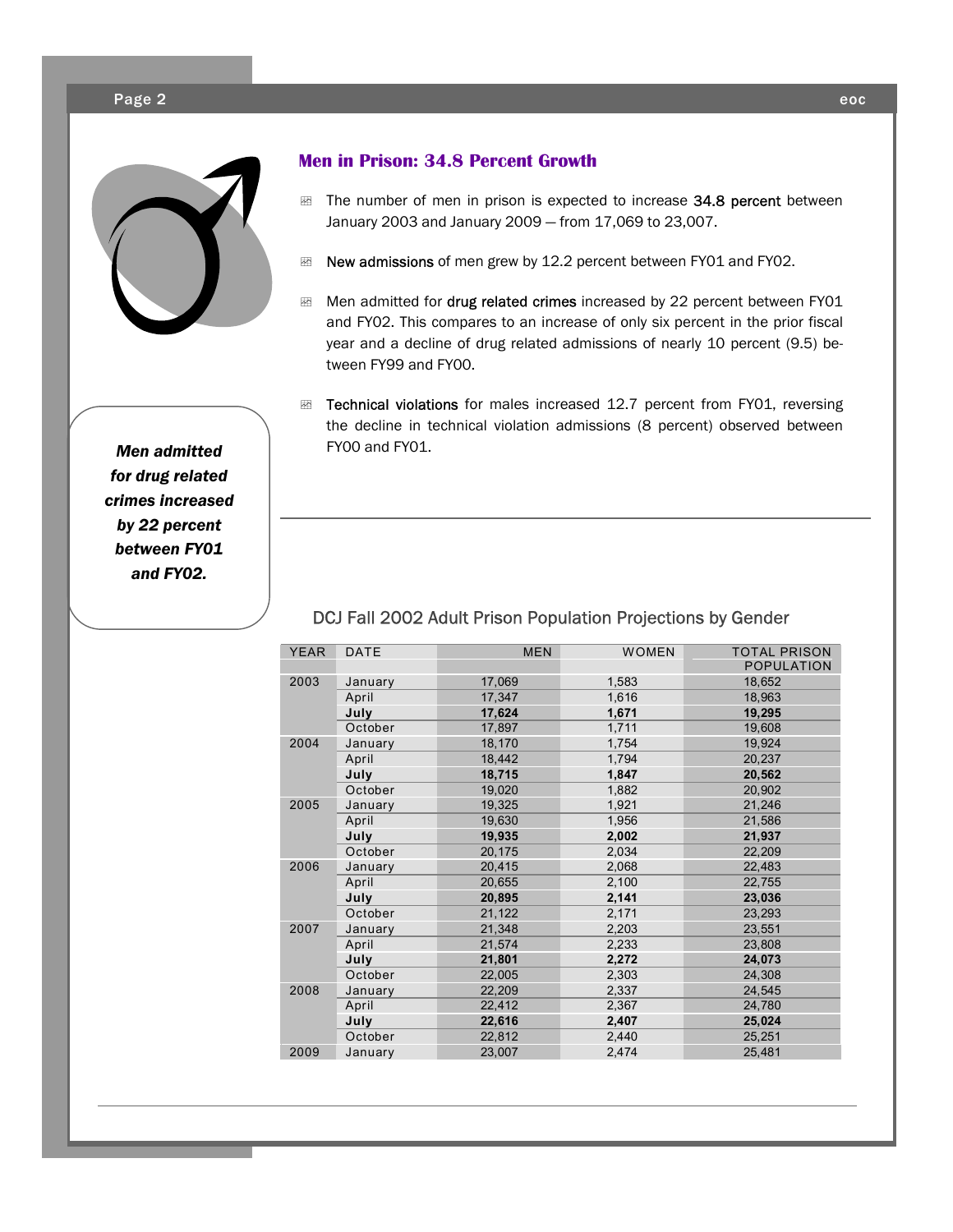#### Volume 7, Number 2 **Page 3**

#### **Women in Prison: 47.4 Percent Growth**

- **EXEMP The number of women in prison is expected to increase 47.4 percent between** January 2003 and January 2009 — from 1,583 to 2,474.
- Momen admitted to prison increased by an astonishing 18.05 percent between FY01 and FY02 (from 709 to 837 admissions).
- Momen admitted for drug related crimes increased 36.2 percent between FY01 and FY02. This is in sharp contrast to previous fiscal year increases for drug related crimes of 3.6 percent (FY00 to FY01) and 9.3 percent (FY99 to FY00).

*Women admitted for drug related crimes increased 36.2 percent from FY01.* 

### DCJ Fall 2002 Prison Population Projections: Incarcerated Population by Gender

| <b>DATE</b> |              |        | <b>REGULAR</b><br><b>COMMITS</b> |       | <b>PV</b><br><b>NEW CRIME</b> |       | <b>TECHNICAL</b><br><b>VIOLATORS</b> |        |        | <b>COMBINED</b> |
|-------------|--------------|--------|----------------------------------|-------|-------------------------------|-------|--------------------------------------|--------|--------|-----------------|
| <b>YEAR</b> | <b>MONTH</b> | Male   | Female                           | Male  | Female                        | Male  | Female                               | Male   | Female | Total           |
| 2003        | <b>JAN</b>   | 13.002 | 1,167                            | 1,531 | 123                           | 2,535 | 267                                  | 17,069 | 1,583  | 18,652          |
|             | <b>APRIL</b> | 13,222 | 1,213                            | 1,561 | 123                           | 2,564 | 277                                  | 17,347 | 1,616  | 18,963          |
|             | JULY         | 13,441 | 1,259                            | 1,592 | 124                           | 2,592 | 288                                  | 17,624 | 1,671  | 19,295          |
|             | <b>OCT</b>   | 13,581 | 1,294                            | 1,616 | 126                           | 2,700 | 291                                  | 17,897 | 1,711  | 19,608          |
| 2004        | <b>JAN</b>   | 13.722 | 1,332                            | 1.640 | 128                           | 2.808 | 294                                  | 18,170 | 1,754  | 19,924          |
|             | <b>APRIL</b> | 13.862 | 1.368                            | 1.665 | 130                           | 2.916 | 297                                  | 18.442 | 1,794  | 20,237          |
|             | JULY         | 14.002 | 1,414                            | 1.689 | 132                           | 3,024 | 301                                  | 18,715 | 1,847  | 20,562          |
|             | <b>OCT</b>   | 14.184 | 1,442                            | 1.694 | 134                           | 3,142 | 306                                  | 19,020 | 1,882  | 20,902          |
| 2005        | <b>JAN</b>   | 14,366 | 1,472                            | 1,699 | 136                           | 3,260 | 312                                  | 19,325 | 1,921  | 21,246          |
|             | <b>APRIL</b> | 14,548 | 1,501                            | 1,703 | 137                           | 3,378 | 318                                  | 19,630 | 1,956  | 21,586          |
|             | JULY         | 14,730 | 1,537                            | 1,708 | 140                           | 3,496 | 326                                  | 19,935 | 2,002  | 21,937          |
|             | OCT          | 14,895 | 1.562                            | 1,726 | 142                           | 3,554 | 331                                  | 20,175 | 2,034  | 22,209          |
| 2006        | <b>JAN</b>   | 15,059 | 1.588                            | 1.745 | 144                           | 3,611 | 337                                  | 20.415 | 2,068  | 22,483          |
|             | APRIL        | 15,223 | 1,612                            | 1,763 | 146                           | 3,669 | 342                                  | 20.655 | 2,100  | 22,755          |
|             | JULY         | 15,388 | 1,644                            | 1,781 | 148                           | 3,726 | 349                                  | 20,895 | 2,141  | 23,036          |
|             | <b>OCT</b>   | 15,498 | 1.666                            | 1.815 | 150                           | 3,808 | 355                                  | 21,122 | 2,171  | 23,293          |
| 2007        | <b>JAN</b>   | 15,609 | 1,690                            | 1,849 | 152                           | 3,890 | 361                                  | 21,348 | 2,203  | 23,551          |
|             | APRIL        | 15,720 | 1,713                            | 1,883 | 154                           | 3,971 | 367                                  | 21,574 | 2,233  | 23,808          |
|             | <b>JULY</b>  | 15.831 | 1.742                            | 1.917 | 156                           | 4.053 | 374                                  | 21,801 | 2,272  | 24,073          |
|             | <b>OCT</b>   | 15.931 | 1.764                            | 1.952 | 158                           | 4,122 | 381                                  | 22,005 | 2,303  | 24,308          |
| 2008        | <b>JAN</b>   | 16.031 | 1.789                            | 1.986 | 160                           | 4.191 | 387                                  | 22,209 | 2,337  | 24,545          |
|             | APRIL        | 16,132 | 1,811                            | 2,020 | 162                           | 4,260 | 394                                  | 22,412 | 2,367  | 24,780          |
|             | JULY         | 16,232 | 1,841                            | 2,055 | 165                           | 4,330 | 402                                  | 22,616 | 2,407  | 25,024          |
|             | <b>OCT</b>   | 16,340 | 1,864                            | 2,088 | 167                           | 4,384 | 409                                  | 22,812 | 2,440  | 25,251          |
| 2009        | <b>JAN</b>   | 16.447 | 1.888                            | 2,121 | 170                           | 4.439 | 416                                  | 23,007 | 2.474  | 25,481          |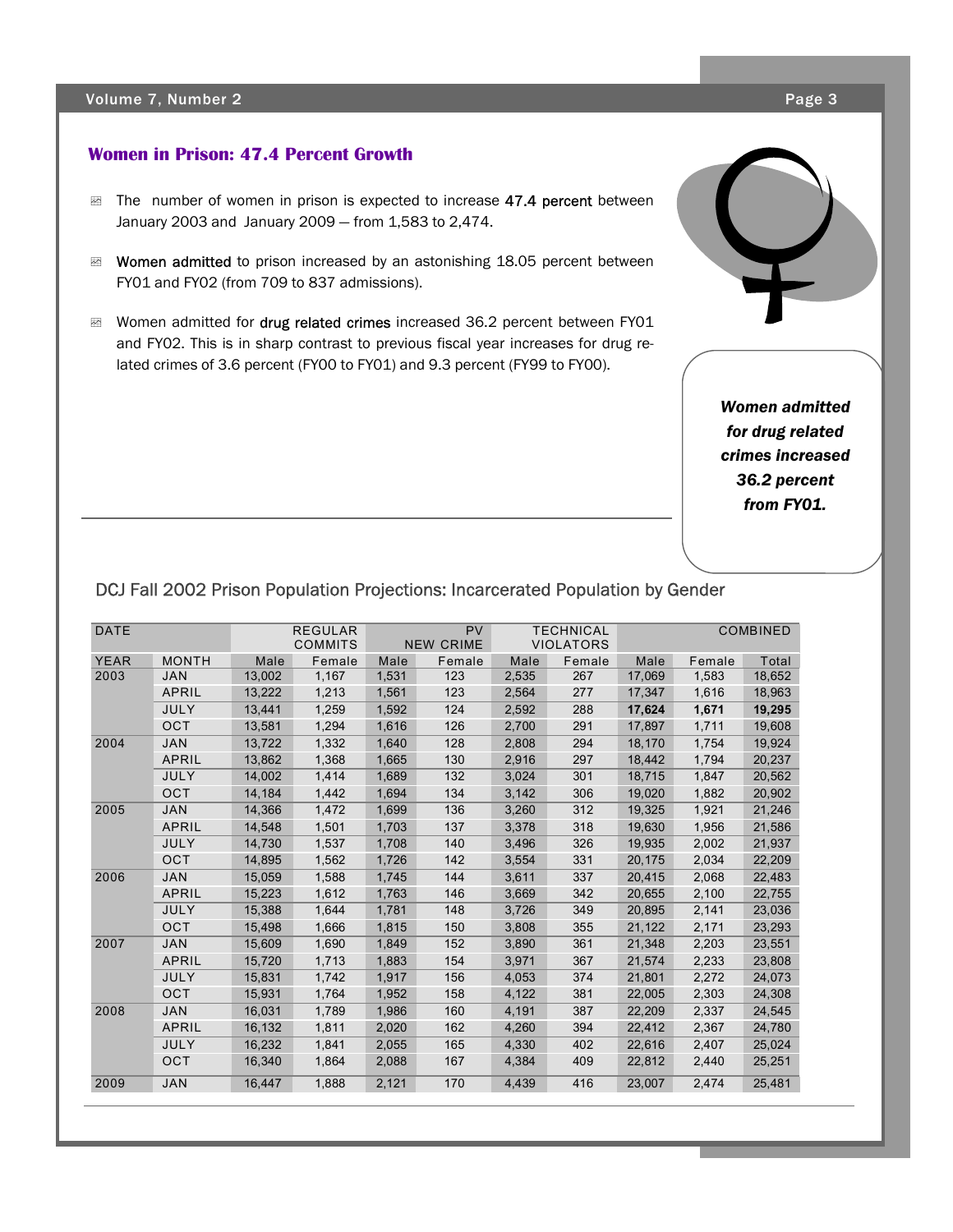

#### **Admissions**

Admissions continue to outpace releases in Colorado, as they have in the last 10 years, but admissions grew by 12.6 percent between FY01 and FY02 (6,895 admissions in FY01 compared to 7,776 admissions in FY02). This growth rate of 12.6 was more than seven times higher than the growth rate of 1.7 percent in admissions between FY00 and FY01. The growth rate in new admissions between FY99 and FY00 was 3.8 percent.



#### **Case Filings**

The number of new criminal cases filed between FY01 and FY02 increased 6.2 percent. Last year's growth in prison population of 5.2 percent was the lowest in 10 years, and was likely attributable to some extent to a 4.7 percent decrease in criminal filings between FY99 and FY00. (Because of the lag time between filing and sentencing, a decline in filings could have contributed to a lower growth rate in the prison population two years later.) The number of new criminal cases filed between FY01 and FY02 increased by 6.2 percent. This is twice the rate of growth experienced between FY00 and FY01 (3.0 percent).\* The increase in criminal cases filed in the last two years can be expected to impact admissions to prison.



#### **Average Length of Stay (ALOS)**

The estimated average length of stay for offenders sentenced in FY02 was 43.26 months. This figure is nearly identical to last year's ALOS of 43.20 months.

\*www.courts.state.co.us., Colorado Judicial Branch, FY2001 Statistical Report.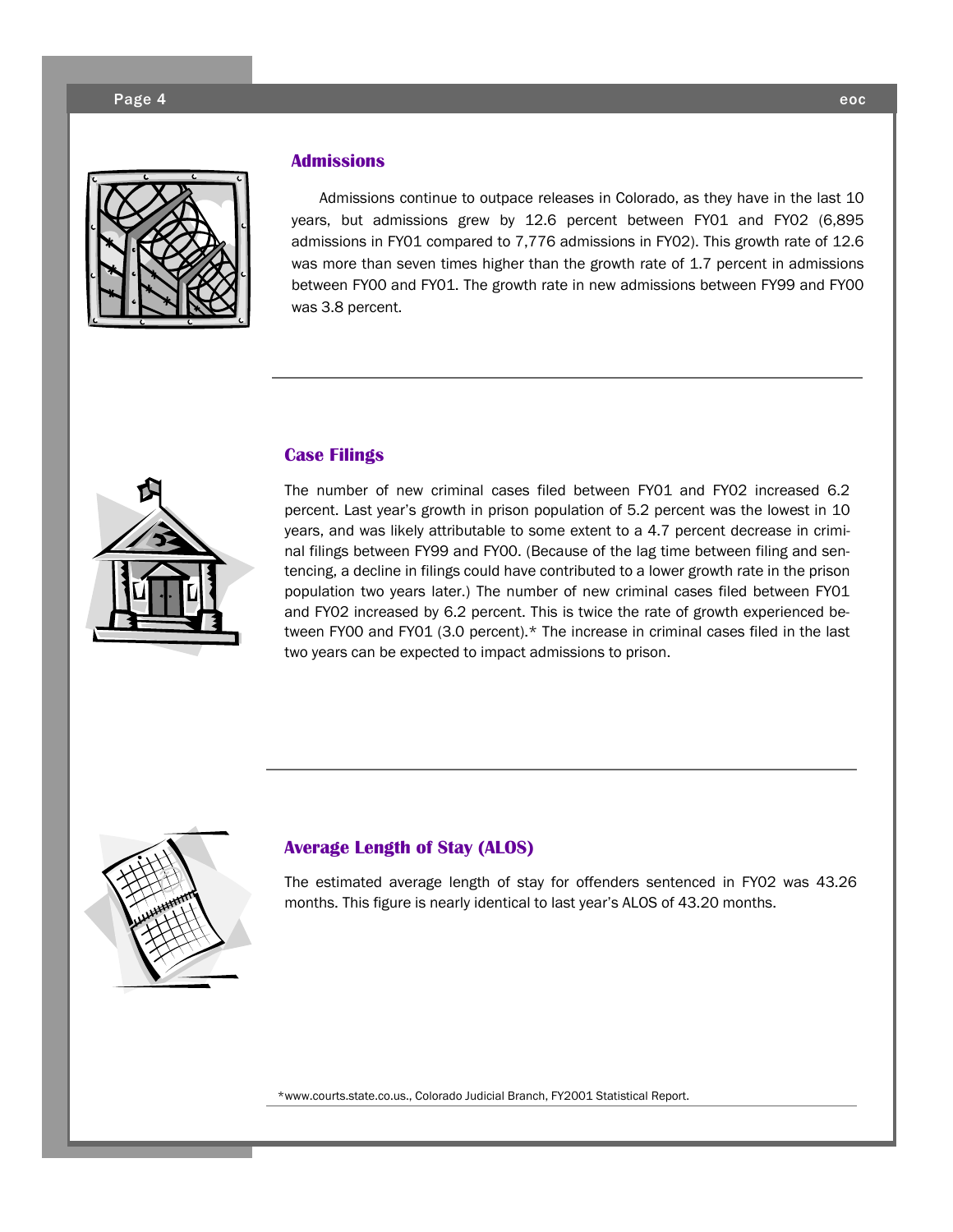#### Volume 7, Number 2

#### **Juvenile Detention and Commitment**

**EXEMPT Detention.** DCJ forecasts an increase of 5.2 percent in the detention average daily population (ADP)\* between FY03 and FY08—from 552.28 to 581.24. This figure excludes sentenced youth who are backlogged in detention facilities and awaiting placement in commitment facilities.

![](_page_4_Figure_3.jpeg)

**Ex Commitment.** Division of Youth Corrections (DYC) statewide juvenile commitment ADP is expected to grow 6 percent, from 1,322.50 to 1,400.65, between 2003 and 2008.

Juvenile Commitment Projections

![](_page_4_Figure_6.jpeg)

Combined Juvenile Detention and

 $⊠$  **Combined Detention and Commit**ment. DYC statewide combined detention and commitment ADP is expected to grow 5.7 percent, from 1,874.78 to 1,981.89, between July 2003 and July 2008.

![](_page_4_Figure_8.jpeg)

\*The ADP is the average daily number of youth present in a facility or program during the reporting period.

Page<sub>5</sub>